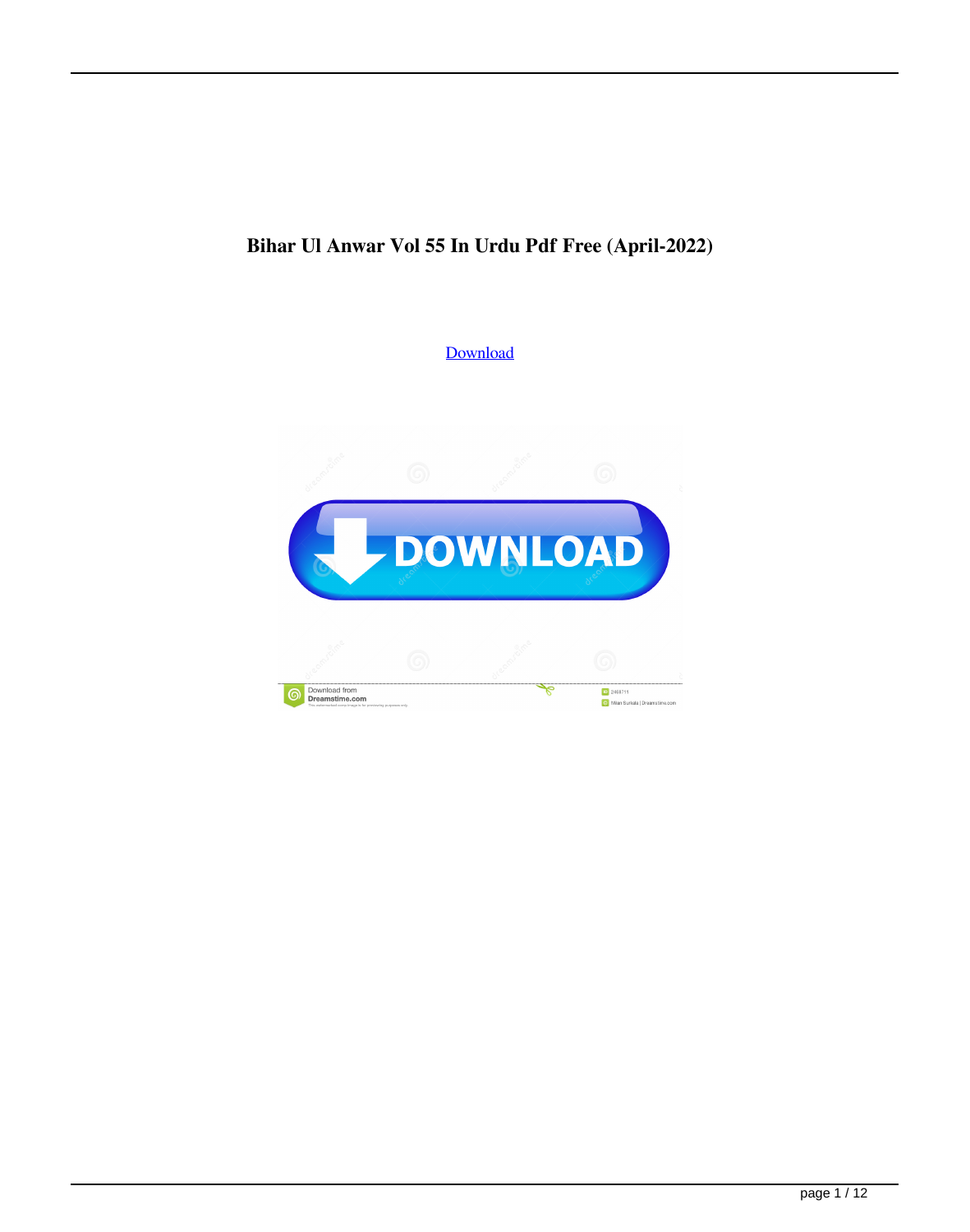Issue Date. Dec 2015.Pages. 675-711. In this issue, upgradation of teachers,to make them knowledgeable and skilled in solving special problems. To improve the teaching-learningprocess and ensure quality education for the students. This report... Nepal Academy of Science and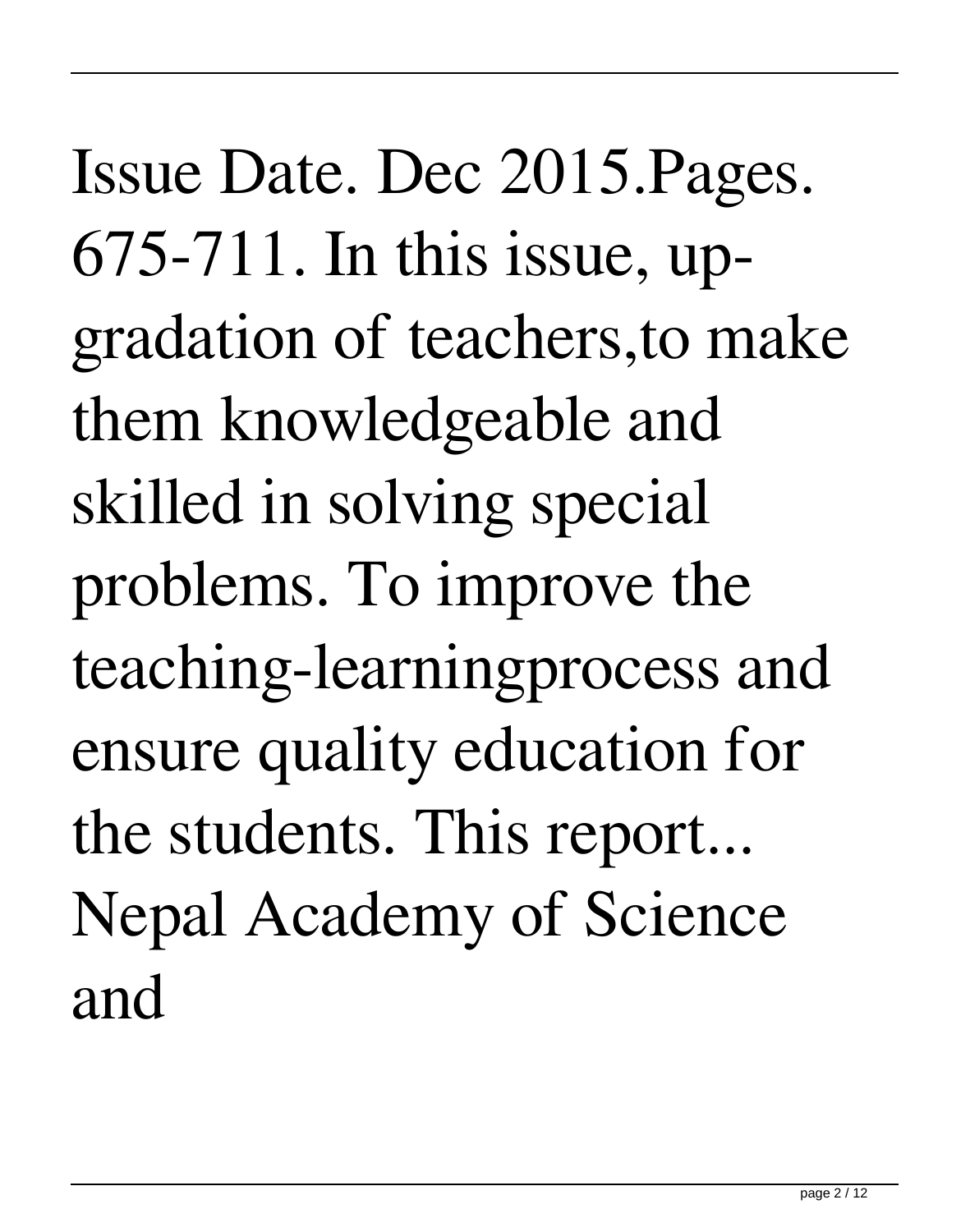Technology(NASAT)Founding date of NASAT:2007.National Academy of Sciences of Engineering and Technology (NAST) was established as a 'Scientific Society' by the State Government in 2007. The authority of the State Government, Ministry of Commerce and Industry, Government of Nepal,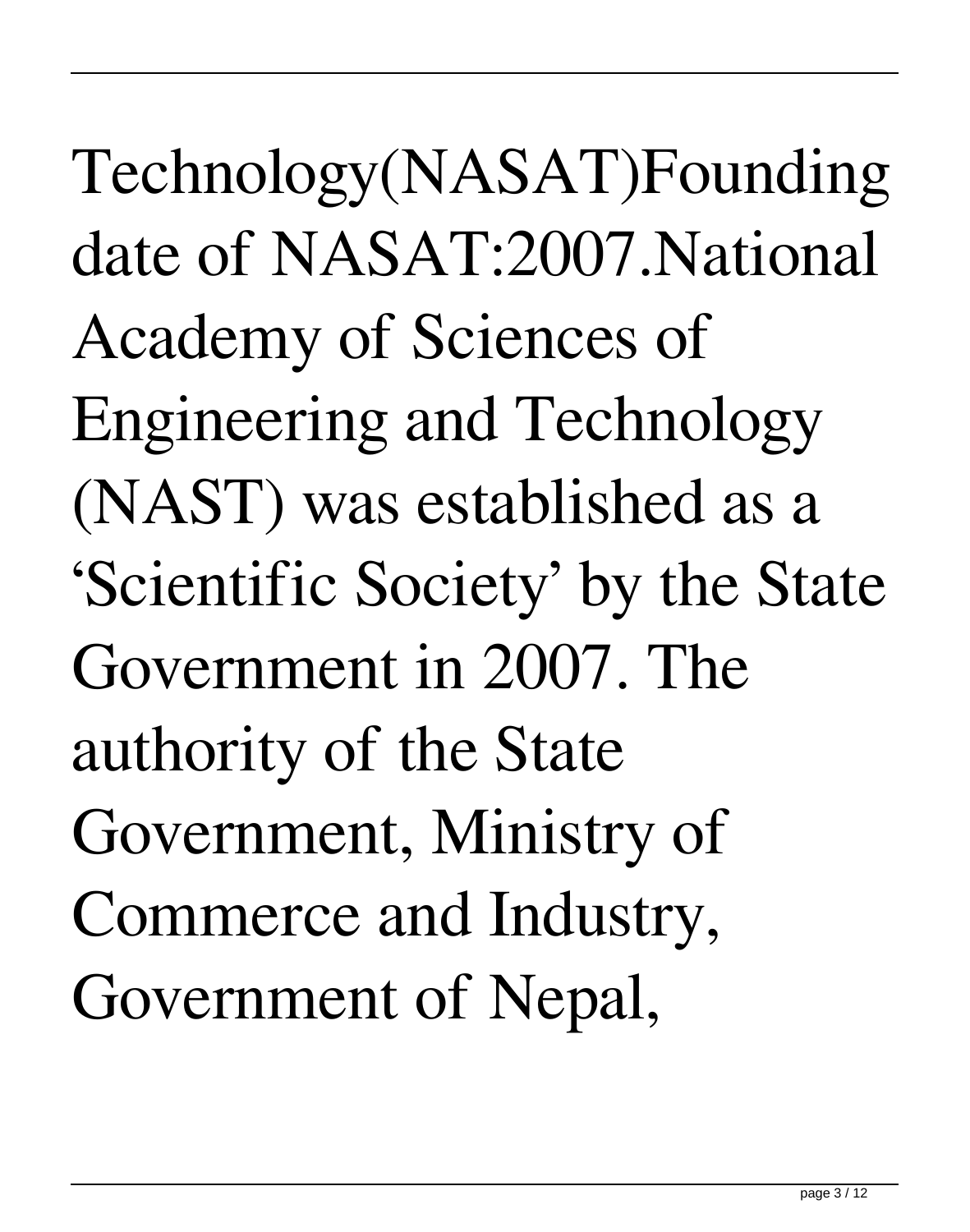promulgated the law in 2007 which has been in force since 2008. The Government of Nepal transferred the ownership of NASAT from Department of Science, Ministry of Science and Technology, Government of Nepal, to the Ministry of Commerce and Industry in the year 2010. NASAT is the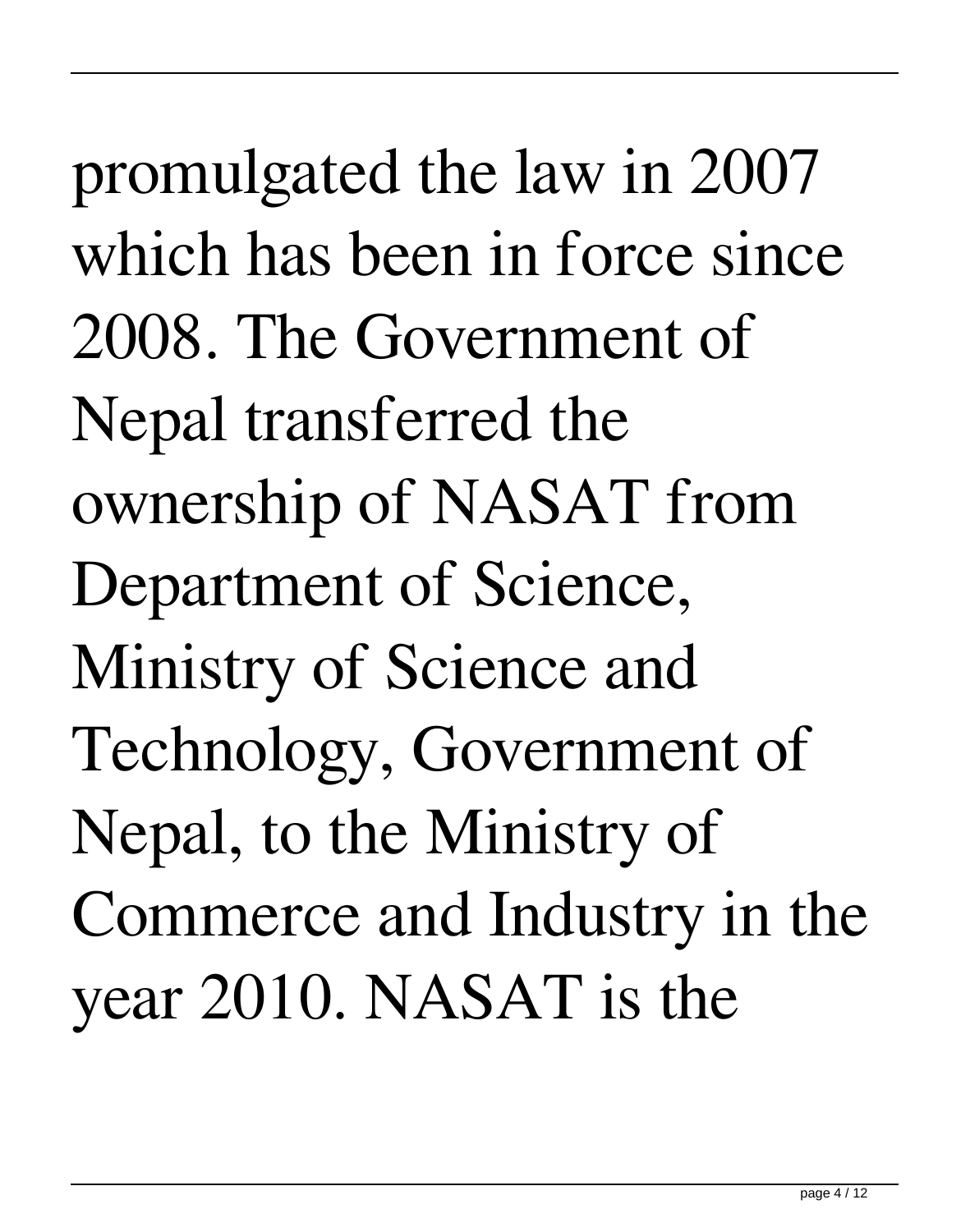scientific and technical apex body of Government of Nepal, under the Ministry of Commerce and Industry, with the power to promote science and technology and create an environment that encourages the use of science and technology. In this position, NASAT was given a legal mandate to promote research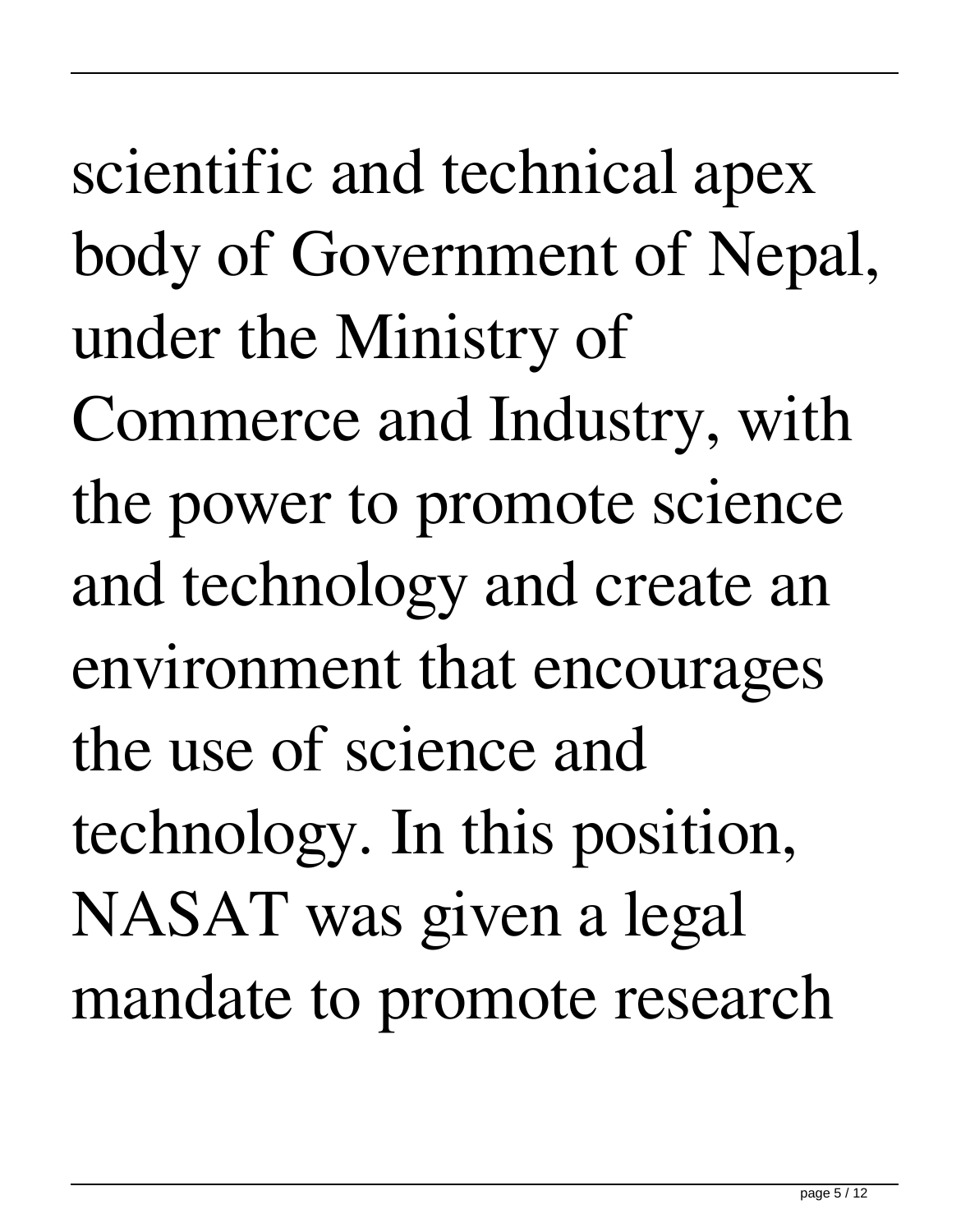and development and to encourage the application of scientific research to benefit the national economy and people of Nepal. Presently, the NASAT is entrusted with the responsibility to act as the apex scientific and technical advisor to the government. In line with this responsibility, NASAT plays a pivotal role in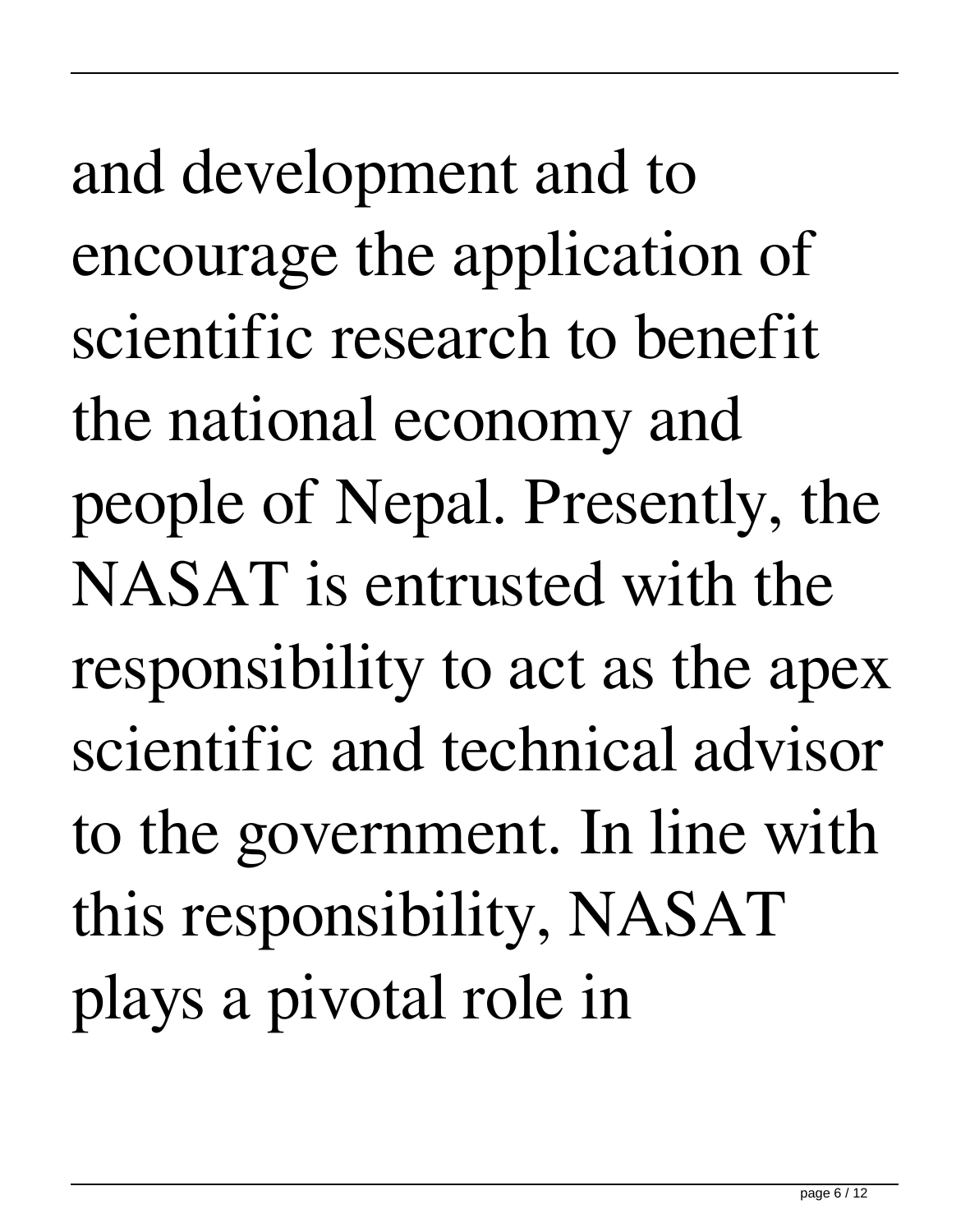initiating, planning, supporting and coordinating the country's scientific and technical activities and infrastructure for promotion of Science and Technology. Besides this, NASAT is also responsible to encourage, coordinate and support the participation of people and institutions in scientific research and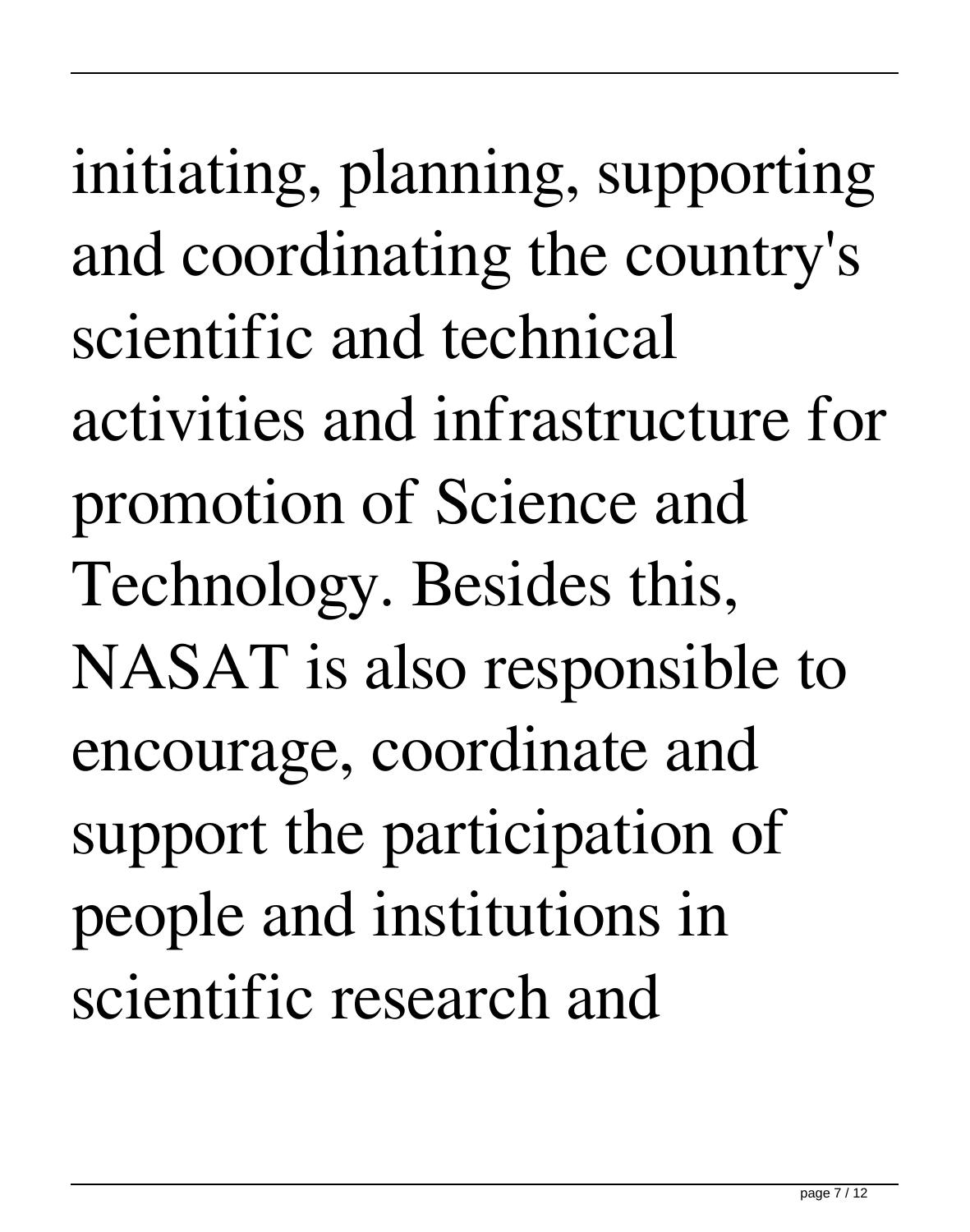technology. Besides providing scientific and technical expertise to government, NASAT also gives advice to government on science, technology, policy and management. NAAC AALINEKAAM, B HUDA PRAADESH K AMYA LAB, MAHASISHTRA, INDIA Bangladesh Institute of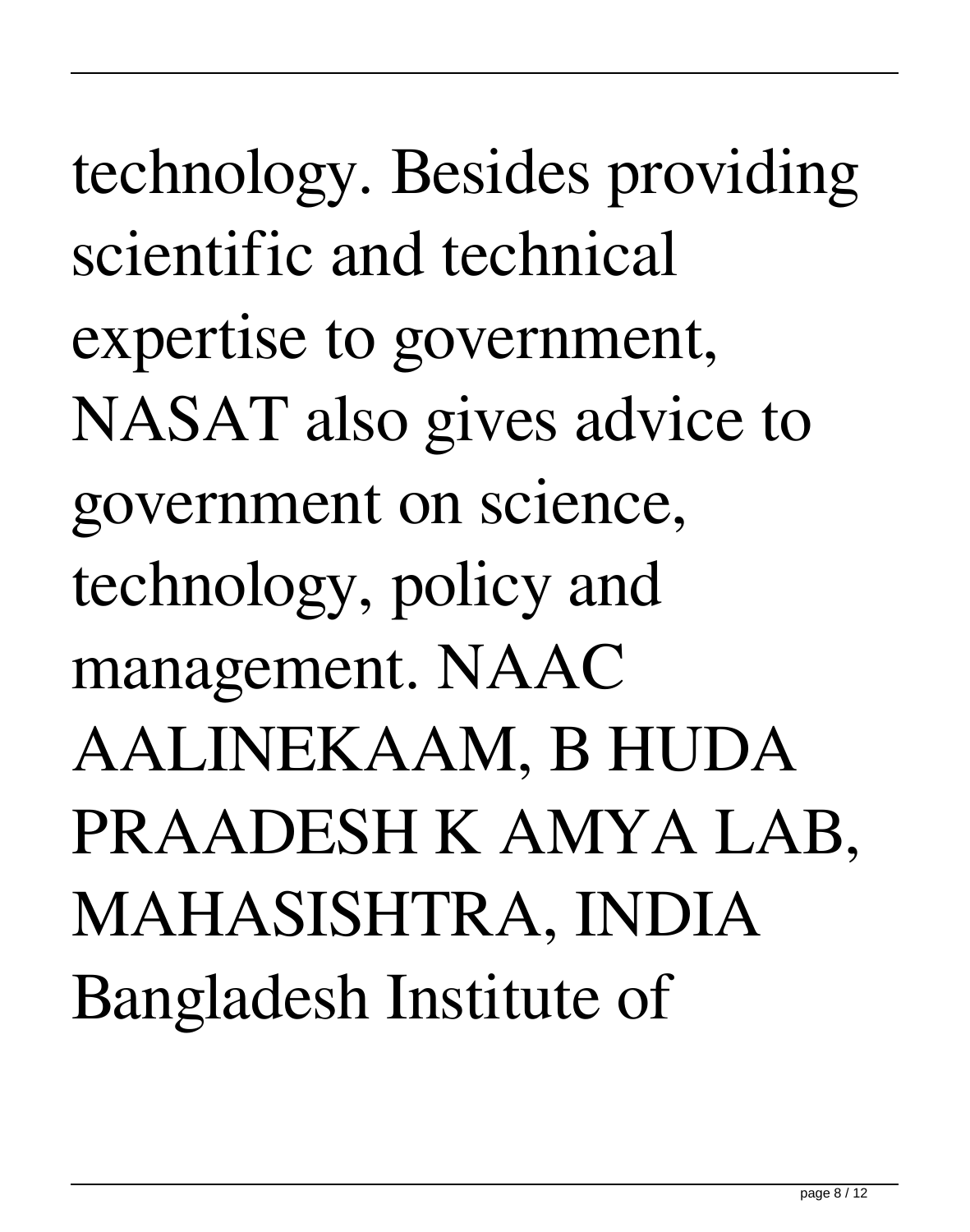Computer Studies, Dhaka, The Republic of Bangladesh, Prof. Md. Ajibuddin Ashan, Ph.D.(Res) (Member, National Science and Technology Board, Govt. of Bangladesh) Position: A. Program Director – Computer Science Program Area: I. Development and expansion of the existing undergraduate and graduate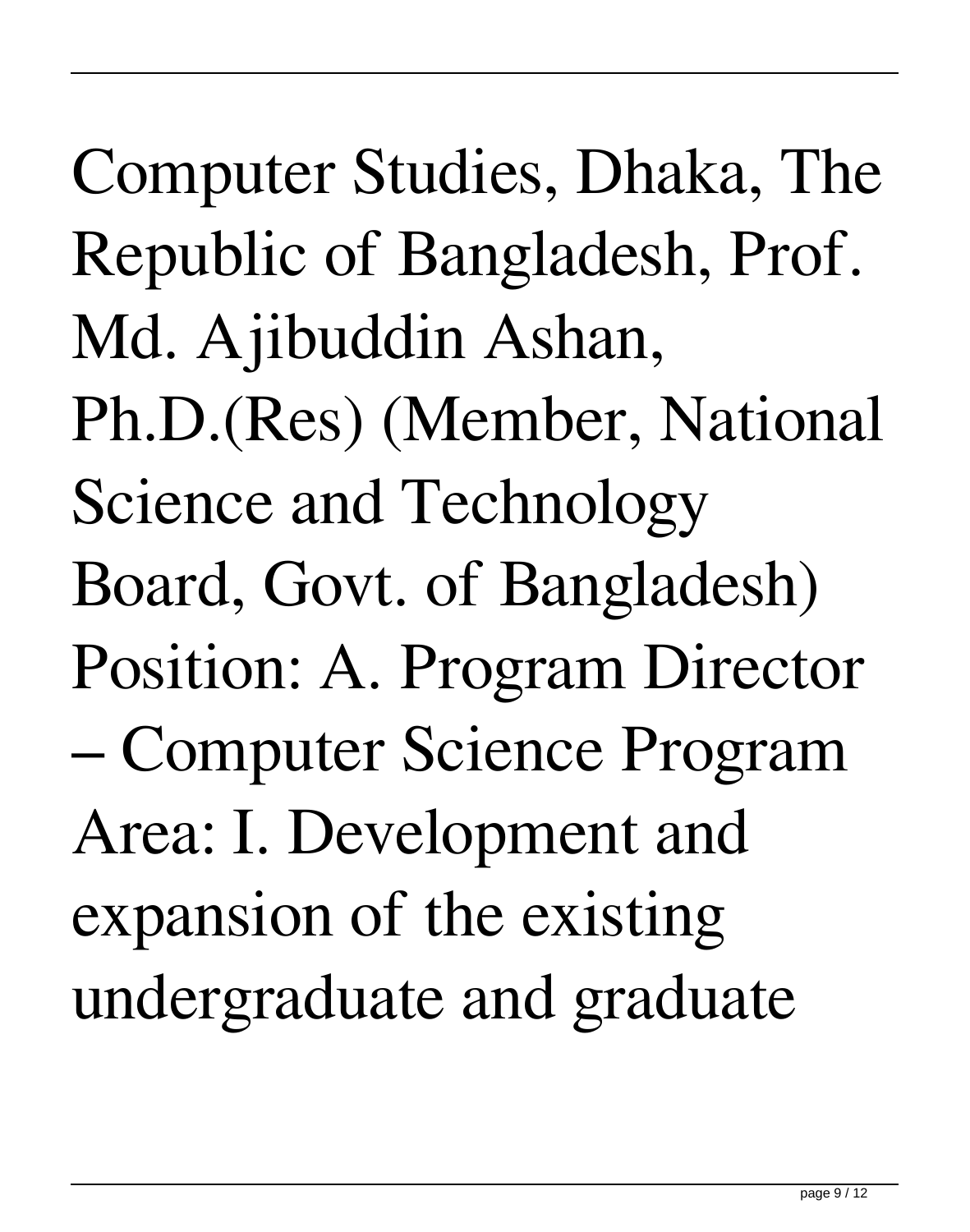curricula in the area of computer science. II. Development of graduate-level course offerings and exam specifications for computer science. III. Development of course offerings in other disciplines that require computer skills, e.g., business administration and management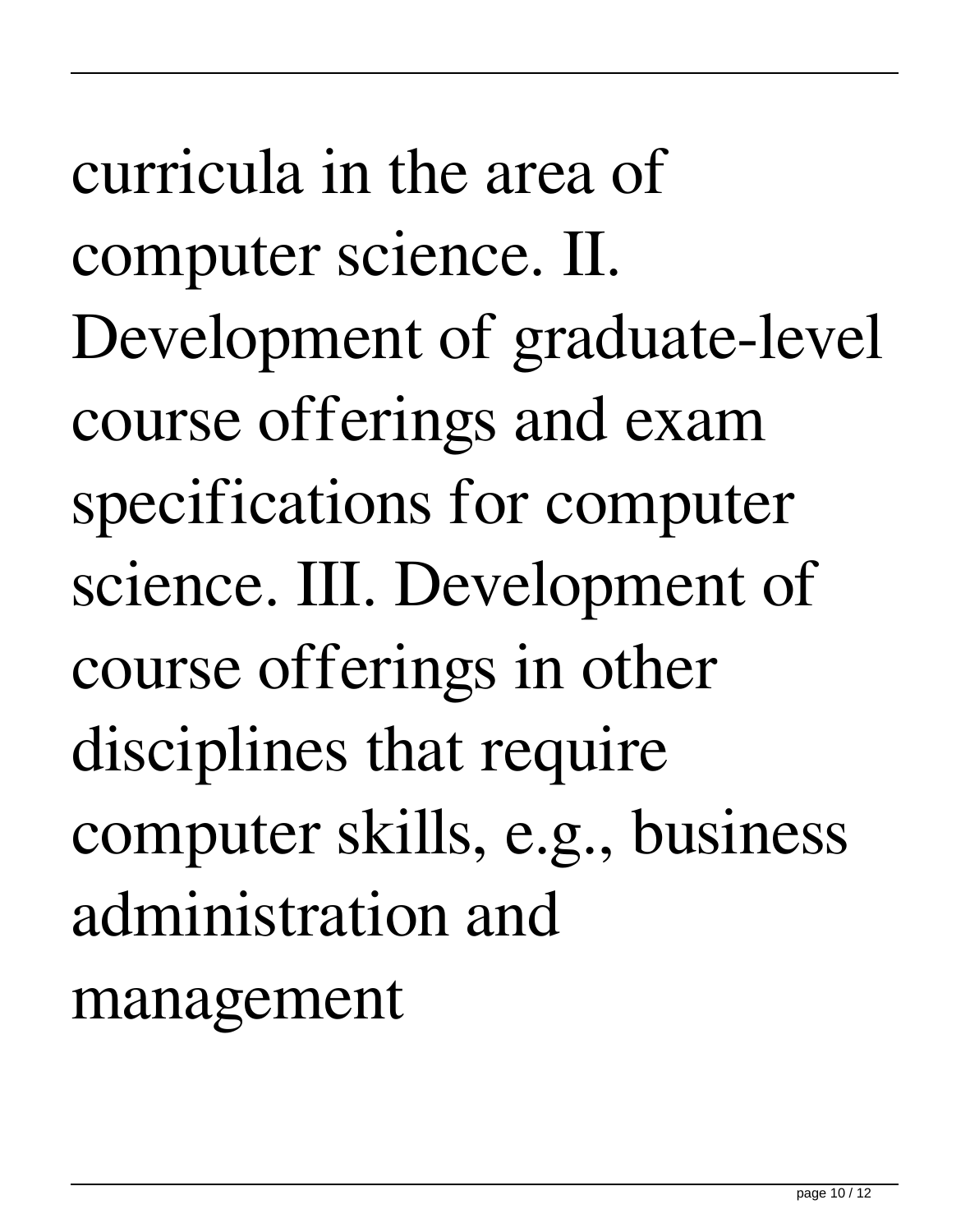bihar ul anwar vol 55 in urdu pdf ebooks by fakir khuzhorah - bihar ul anwar vol 55 in urdu pdf Find this Pin and more on Urdu Hindi by Dilbar Muqaddam. tags bihar ul anwar vol 55 in urdu pdf ebooks by fakir khuzhorah - bihar ul anwar vol 55 in urdu pdf bihar ul anwar vol 55 in urdu pdf ebooks by fakir khuzhorah -